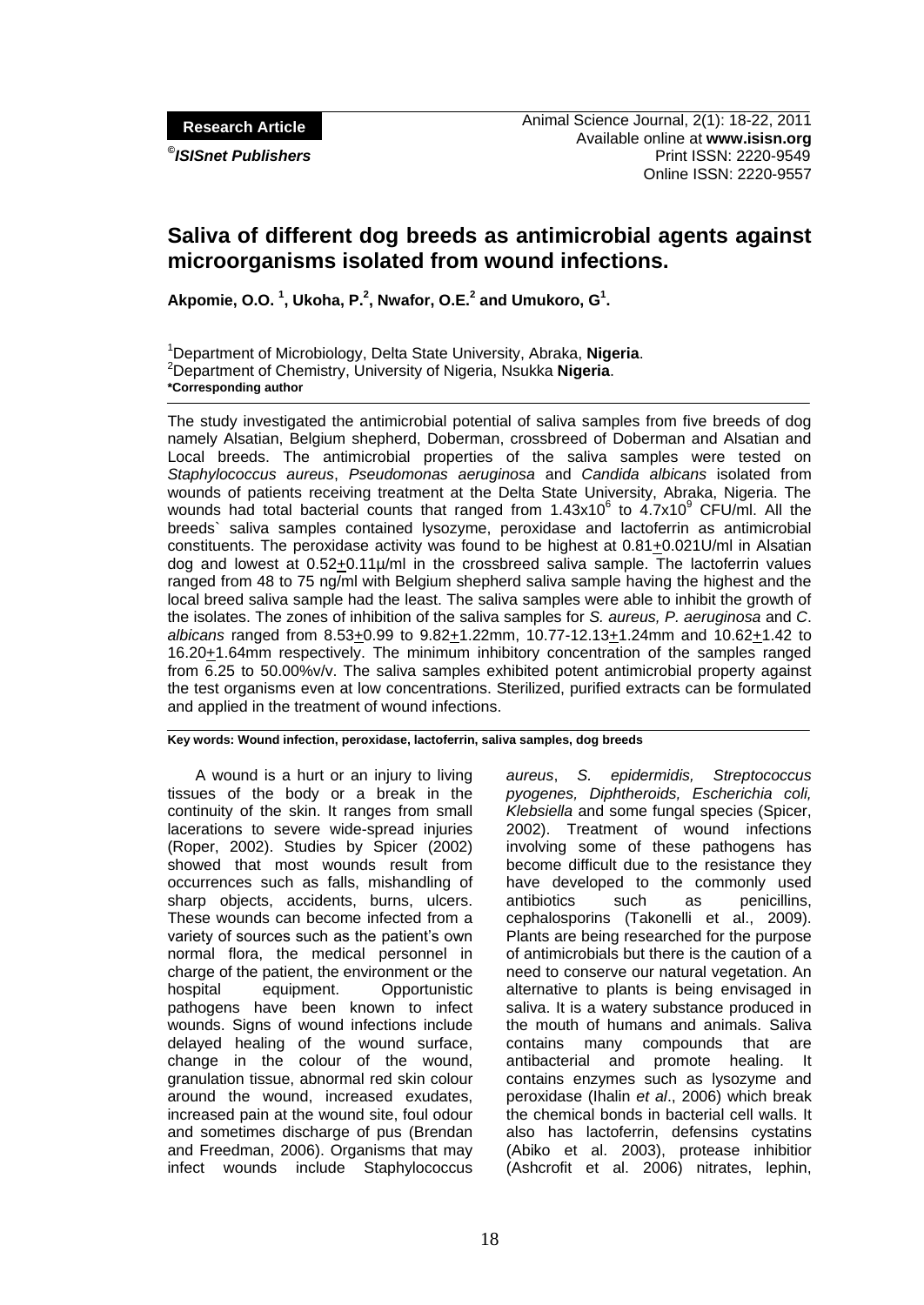Ophorphin (Todorovic et al. 2008 and Wisner *et al*. 2006).

In view of the fact that it was believed that wounds of dogs that are constantly licked by dogs healed faster than wounds being treated, this work aims at isolating and identifying microbial isolates from wound samples and determining the antimicrobial potential of saliva from different dog breeds on the isolates..

# **MATERIALS AND METHODS Collection of Samples Wound Sample:**

Six samples of wounds were collected from various patients receiving treatments at the Delta State University Health Centre, Abraka Nigeria using sterile swab sticks. The samples were taken from the wounds that were failing to make progress despite an optimal environment for wound healing. The swab sticks were placed into sterile containers and labeled accordingly. They were immediately taken to the laboratory for further analyses.

# **Saliva Samples**

Two samples of Saliva were obtained from each of the four different dog breeds (Alsatian (A), Belguim Shepherd (B), Doberman(C), Cross Breed (Doberman and Alsatian) and Local Breed (E) from Turf Club, Oria, Abraka, Delta State. The samples were labeled appropriately and transported to the laboratory in ice-packs for further analyses.

# **Isolation and Identification of Organism**

This was done using the method of Fawole and Oso (2007). The samples were inoculated onto Nutrient Agar and incubated at  $26\pm2^{\circ}$ c for 24 hours. The identification of the different isolates was done using morphological characterization and reaction to biochemical tests (Cheesebrough, 2004).

# **Test for Lysozyme**

This was determined on plates containing each of the dog saliva sample, UV killed cells of *Micrococcus lysodeikticus*. It was sterilized at 121°c for 15mins and about 12ml was poured into sterile plates. Broth cultures, grown overnight at  $37^{\circ}$ c for 48 hours. Lysozyme production was indicated by a zone of definite clearing surrounding the area of growth.

# **Test for Lactoferrin**

This was done using a modified method of Adebimpe and Lawrence (2003). 100μl of sample was put in a well, covered and

incubated at 26°c for one hour. Plate was washed four times and 10μl of lactoferrin detection solution was added to each well. The plate was covered and incubated at room temperature for another 1 hour. 100μl of HRP solution A was added to each well. Plates were covered and incubated at room temperature for 30mins. Plate was washed four times and 100μl of TMB substrate solution added to each well. The plates were developed in the dark at room temperature for 30mins. 100μl of stop solution was added to each well and absorbance measured at 450nm.

#### **Test for Peroxidase**

Peroxidase activity was determined using the modified methods of Mansson-Rahembull *et al*. (2004) and Bergemeyer (1974). 2.80ml Buffer (0.1m potassium phosphate, pH 7.0), 0.05ml (0.018m Guaicol) and 0.05ml substrate (0.1ml 30%  $H_2O_2$  diluted with distilled water to 120ml and adjusted to 1cm length path to 0.4 and 0.41 versus distilled water) was pipette into 1cm quartz cell. It was equilibrated at  $25^{\circ}$ c and monitored at  $\Delta A$  min. Rate of increase in absorbance at 436nm was recorded.

#### **Determination of Minimum Inhibitory Concentration (MIC) of Saliva Samples**

Two milliliters of each of the saliva samples was introduced into a sterile test tube. One milliliter was withdrawn and serially diluted into tubes containing peptone water. A standard density of the organisms was made by inoculating three pure colonies of each isolate into 5ml peptone water and incubated at  $37^{\circ}$ c for 24 hours. 0.1ml was taken and used to inoculate each of the serial dilutions prepared. Two other test tubes, one containing only 1ml of saliva and the other containing only peptone water were set up as controls. These were also incubated at  $37^{\circ}$ c for 24 hours. The lowest concentration of the saliva that prevented the growth of the organisms was determined

#### **Antimicrobial Susceptibility Test**

This was done by determining the zones of inhibition of each saliva sample using the method of sterile Nutrient Agar at  $45^{\circ}$ c was poured into sterile Petri-dishes and allowed to gel. 0.1ml of homogenized mixture of the isolates was inoculated onto the media and spread evenly across the surface using a sterile glass spreader. Each of the saliva was used in soaking perforated disks which were placed on different spots on prepared Nutrient Agar plates.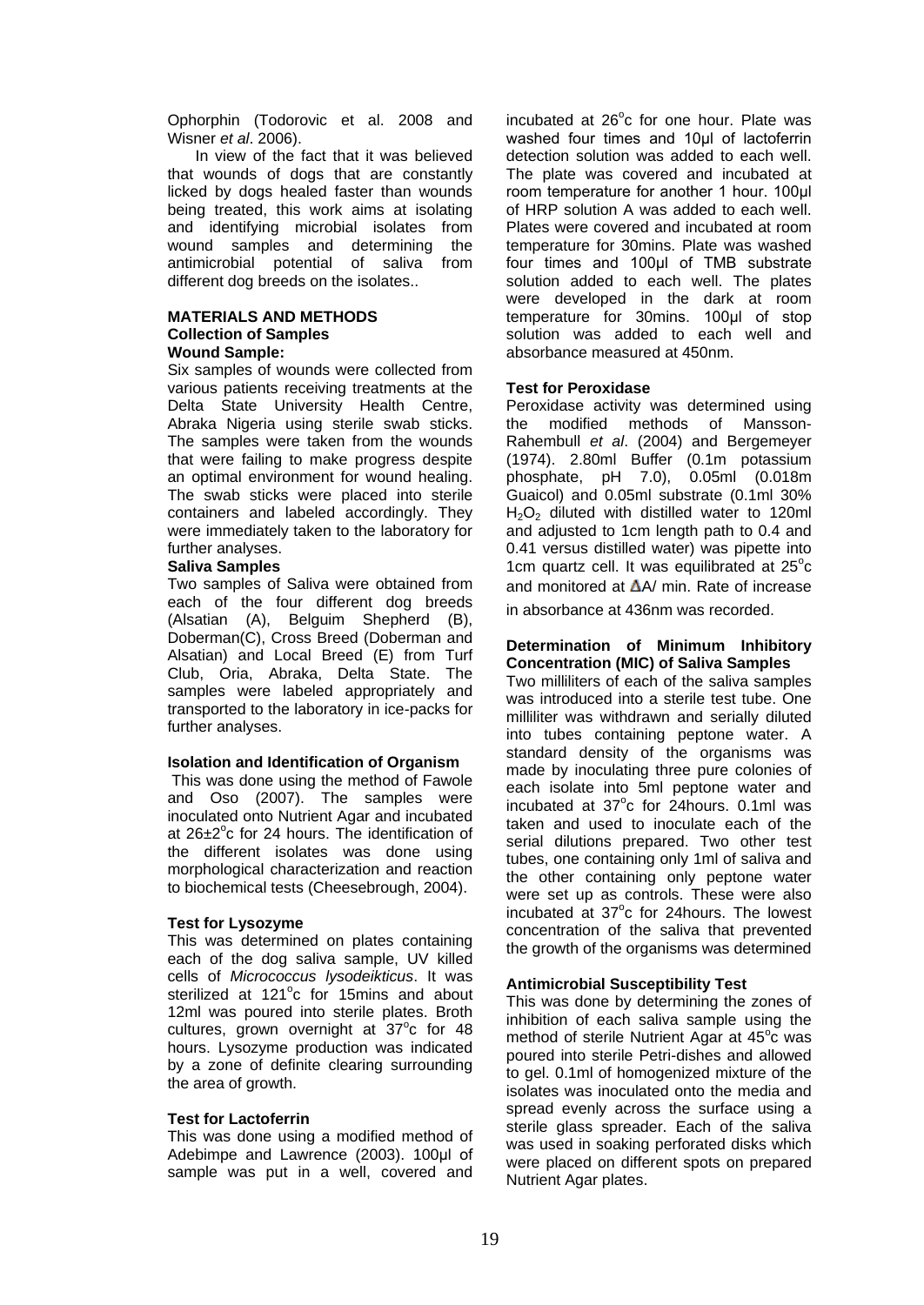| Table 1: Percentage occurrence of each isolate in the wound samples |                |                           |  |              |                |    |  |  |  |  |
|---------------------------------------------------------------------|----------------|---------------------------|--|--------------|----------------|----|--|--|--|--|
|                                                                     |                | Occurrence in each sample |  | % occurrence |                |    |  |  |  |  |
| Organism                                                            |                | в                         |  |              |                |    |  |  |  |  |
| S. aureus                                                           |                |                           |  |              | $\blacksquare$ | 80 |  |  |  |  |
| P. aeruginosa                                                       | $\blacksquare$ | $\blacksquare$            |  |              |                | 60 |  |  |  |  |
| $+$ present, $-$ absent                                             |                |                           |  |              |                |    |  |  |  |  |

**Table 1: Percentage occurrence of each isolate in the wound samples**

# **RESULTS AND DISCUSSION**

The bacteria isolated from the wound samples were *Staphylococcus aureus* and *Pseudomonas aeruginosa* (table 1). The percentage occurrence of each isolate in the samples was 80% for *Staphylococcus aureus* and 60% for P. *aeruginosa. S. aureus* being a normal flora of skin might have been introduced into the wound as a result of the breakage in the resistant structure of the skin or might have been introduced into the wound from the hospital environment. Pseudomonas could have been introduced from the environment such as showers, gardens and soil of which the individual might have been exposed to. Pathogenic organisms causing wound infection have been found to vary according to the anatomical site of the wound. Antibiotic resistant organisms such as methicillin resistant *S. aureus* (MRSA) are commonly encountered reflecting the hospital flora (Tacconelin *et al*., 2009).

The log of the total bacterial counts for the wound samples ranged from1.11+1.09 to 8.05+1.95CFU/ml as shown in table 2. The bacterial count was highest in wound simple E and lowest in wound sample B. The total bacterial count of each wound sample showed that all the wound samples were infected. This is in conformity with the study of Bowling et al., (2010) that 950CFU/ml– 16780CFU/ml bacterial load in wound signifies a wound infection. The high microbial count might be attributed to the fact that a suitable environment was provided for the prolific multiplication of the pathogenic organisms on entering the tissue which resulted in an infection.

**Table 2: log of Total Bacterial count of the wound samples (CFU/ml)**

|                      | Count         |
|----------------------|---------------|
| Alsatian (A)         | $1.11 + 1.09$ |
| Cross breed (B)      | $8.05 + 1.95$ |
| Doberman (C)         | $2.39 + 2.31$ |
| Belgium Shepherd (D) | $7.67 + 1.08$ |
| Local Dog (E)        | $1.15 + 1.13$ |

All the saliva samples possessed lysozyme, peroxidase and lactoferrin (table 3). Jorma (2002) found that antimicrobial

agents such as lysozyme, mucin, and lactoferrin detected in human saliva conferred protein for the whole body. The antimicrobial potentials of the samples are evidenced in the results of the determination of zones of inhibition and the minimum inhibitory concentrations (Tables 4 and 5). All the saliva samples were able to inhibit the growth of the two isolates. The ability of the dog breed saliva samples to inhibit the growth of *S. aureus* increased in the order of Belguim Shepherd › Alsatian› Crossbreed› Doberman while that of *P. aeruginosa* was similar for Belguim Shepherd, Doberman and Crossbreed. The Alsatian dog breed saliva sample had the highest zone of inhibition of 12.13±1.24. Belgium shepherd had the highest amount of lactoferrin while Alsatian had the highest peroxidase activity. This could have contributed to their high antimicrobial activity. There was no growth inhibition in the controls. This indicated that the saliva samples had antimicrobials that inhibited the growth of the organisms. The result is in conformity with that of Famand et al. (2003) that lactoferrin in saliva confers antimicrobial properties against organisms such as *S. aureus, C. albicans, E. coli*, Pseudomonas.

The statistical analysis of the peroxidase activity of the samples using ANOVA showed that there was a significant difference since P<0.05.There was no significant difference (P>0.05) in the diameters of zones of inhibition.

The minimum inhibitory concentration (MIC) of each saliva sample on the isolates is shown in table 5. Different concentrations of the saliva samples ranging from 6.25%  $(v/v)$  - 100 %( $v/v$ ) were used. All the saliva samples were able to inhibit the growth of the organisms at one concentration or the other. At concentration where there were growths, the growths were scanty. The minimum inhibitory concentrations on S. aureus were 25%, 50%, 50% 25% and 12.5% for Alsatian, Crossbreed, Doberman, Belgium shepherd and local breeds respectively. The ability of the saliva samples to inhibit the growth of these organisms even at very low concentrations might be attributed to the presence of very potent antimicrobials in the saliva samples.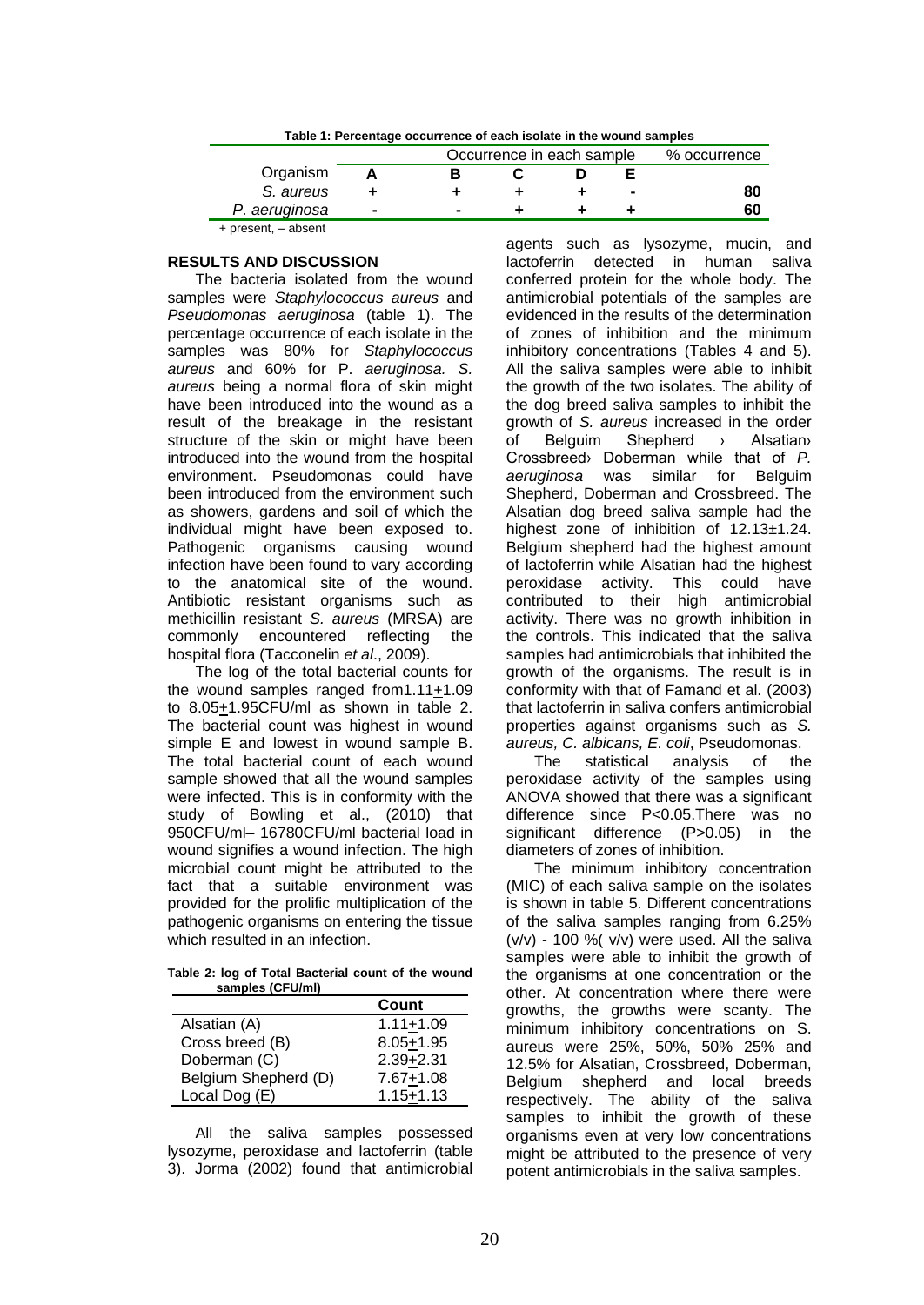| Table 3: Antimicrobials in each Dog breed Saliva Samples |          |                   |                     |  |  |  |  |  |  |  |
|----------------------------------------------------------|----------|-------------------|---------------------|--|--|--|--|--|--|--|
| <b>Sample</b>                                            | Lysozyme | Peroxidase (µ/ml) | Lactoferrin (ng/mL) |  |  |  |  |  |  |  |
| Alsatian (A)                                             |          | $0.81 + 0.021$    | 50                  |  |  |  |  |  |  |  |
| Cross breed (B)                                          |          | $0.61 + 0.044$    | 75                  |  |  |  |  |  |  |  |
| Doberman (C)                                             |          | $0.61 + 0.440$    | 55                  |  |  |  |  |  |  |  |
| Belgium Shepherd (D)                                     |          | $0.52 + 0.110$    | 65                  |  |  |  |  |  |  |  |
| Local Dog (E)                                            |          | $0.80 + 0.115$    | 48                  |  |  |  |  |  |  |  |

One unit of peroxidase is the amount of enzyme which catalyzes the conversion of 1 µmol of hydrogen peroxide per minute at 25C. + Present

| Table 4: Zones of Inhibition of each Saliva Sample on the Isolates |                                          |                |                |  |  |  |  |  |  |
|--------------------------------------------------------------------|------------------------------------------|----------------|----------------|--|--|--|--|--|--|
|                                                                    | Zones of inhibition (mm)                 |                |                |  |  |  |  |  |  |
|                                                                    | P. aeruginosa<br>C.albicans<br>S. aureus |                |                |  |  |  |  |  |  |
| Alsatian (A)                                                       | $9.07 + 1.168$                           | $12.13 + 1.24$ | 14.24+1.32     |  |  |  |  |  |  |
| <b>Belgium Shepherd (D)</b>                                        | $8.53 + 0.9$                             | 10.87+0.96     | 16.20+1.64     |  |  |  |  |  |  |
| Doberman (C)                                                       | $9.63 + 1.39$                            | $10.77 + 1.57$ | 12.14+1.22     |  |  |  |  |  |  |
| Cross Breed (B)                                                    | $10.47 + 2.17$                           | $10.77 + 1.91$ | $10.62 + 1.42$ |  |  |  |  |  |  |
| Local Dog (E)                                                      | $4.82 + 1.22$                            | 10.82+0.97     | $12.21 + 1.32$ |  |  |  |  |  |  |

**Table 5: Minimum Inhibitory Concentration (% v/v)**

| <b>Concentration</b> |                |           | S. aureus | P. aerginosa |   |        |           |       |                          |                          |   | C. albicans              |        |   |                          |
|----------------------|----------------|-----------|-----------|--------------|---|--------|-----------|-------|--------------------------|--------------------------|---|--------------------------|--------|---|--------------------------|
| $%$ (v/v)            |                | в         | U         | D            | E | A      | В         |       | D                        | Е                        | Α | B                        |        |   |                          |
| 100                  | ٠              | ۰         |           |              |   |        |           | -     |                          |                          | - |                          | ۰      | ٠ | ۰                        |
| 50                   | $\blacksquare$ | ٠         | ۰         | -            | - |        | -         | ۰     | -                        | -                        | - | $\overline{\phantom{0}}$ | ۰      | ٠ | ۰                        |
| 25                   | $\blacksquare$ |           |           | ۰            | ۰ | ۰      |           | ۰     | $\blacksquare$           | $\overline{\phantom{a}}$ | ٠ |                          | ۰      | ٠ | ۰                        |
| 12.5                 | ÷              | $\ddot{}$ |           | -            | ۰ | ۰      | +         |       | $\overline{\phantom{0}}$ | -                        | ٠ |                          | $\div$ | ٠ | $\overline{\phantom{a}}$ |
| 6.25                 | ÷              | $\pm$     |           | +            | ÷ | $\div$ | $\ddot{}$ | $\pm$ | $\pm$                    | ۰                        | ۰ | ∸                        | $\div$ | ۰ |                          |

+ Growth inhibition, - No Growth inhibition, A – Alsatian, B - Cross breed, C – Doberman, D - Belgium Shepherd, E – Local Dog.

Lysozyme in saliva samples destroys bacterial cellular membranes (Hamning *et al*., 2010) and limits glucose assimilation by bacterial cells which leads to lowered metabolism, adhesion and aggregation which eventually leads to reduction to growth and hence death (Andres and Fierro. 2010).

Peroxidase identified in the saliva of some animals inhibited the growth of microorganism. It inhibited the uptake and production of acids and prevents the accumulation of hydrogen peroxide (Klimiuk *et al*., 2006). The lactoferrin detected in the saliva samples of the different dogbreeds was found to produce antibacterial activity to human infants. It has been found to bind lipopolysacchandes of bacterial wall and the oxidized iron part of the lactoferrin oxidizes bacteria via formation of peroxides. Membrane permeability is affected and results in cell breakdown (Andres and Fierro, 2010).

#### **REFERENCES**

- Abiko, Y., Nishimwa, M. and Kaku, T. (2005). Defensins in Saliva and salivary glands. *Medical Electron Microscope*. 36 (4): 247- 252
- Andres and Fierro (2010). Antimicrobial Mechanism of Action of Transferrins.